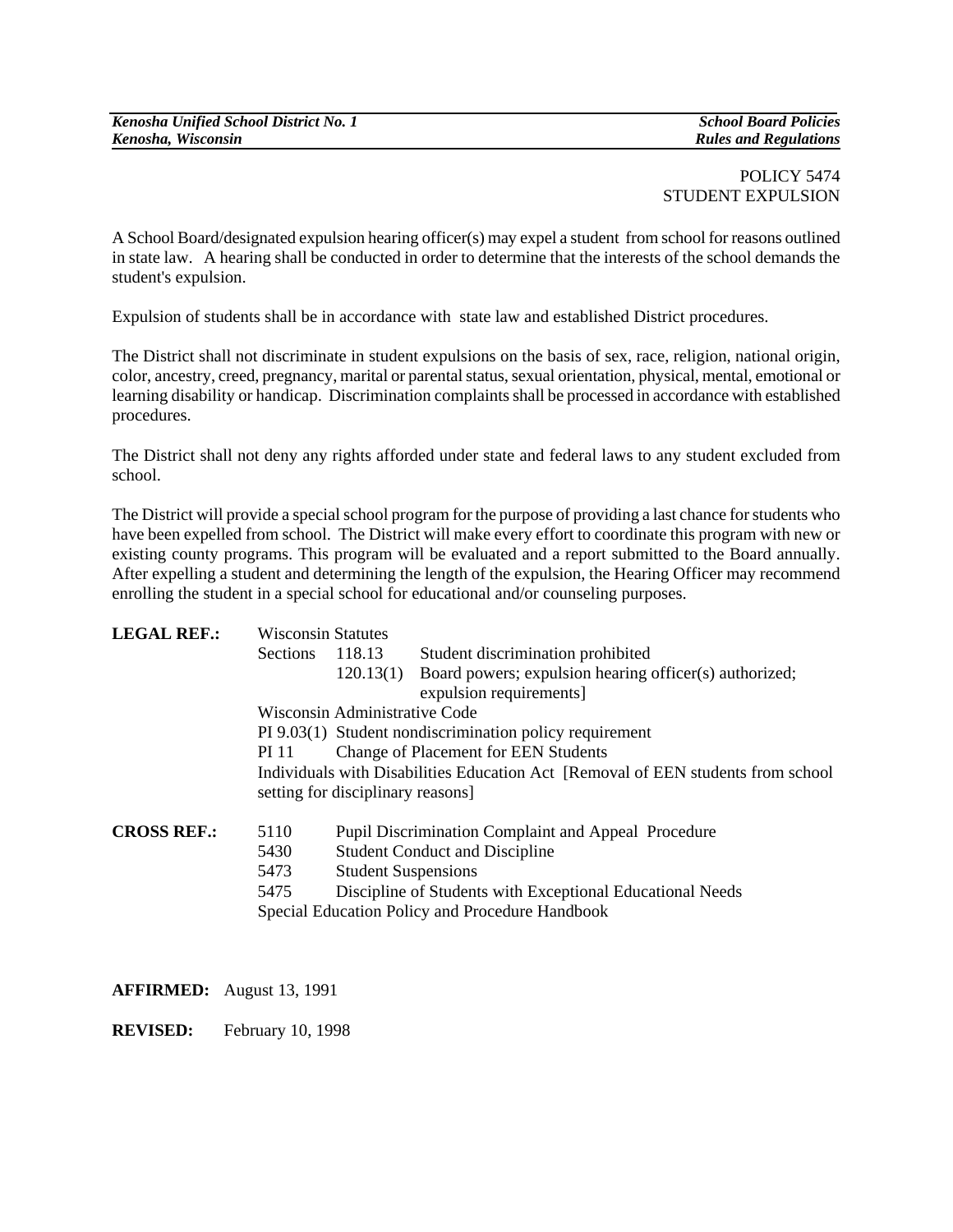## A. Reasons for Expulsion

The School Board/designated expulsion hearing officer(s) may expel a student when it is determined that the student has engaged in any of the following conduct and is satisfied that the interests of the school demands expulsion:

- 1. repeatedly refused or neglected to obey rules;
- 2. engaged in conduct which endangered the property, health or safety of others while at school or under the supervision of a school authority;
- 3. engaged in conduct while not at school or under the supervision of a school authority which endangered the property, health or safety of others at school or under the supervision of a school authority;
- 4. engaged in conduct while not at school or under the supervision of a school authority which endangered the property, health or safety of a District employee or School Board member;
- 5. knowingly conveyed or caused to be conveyed any threat or false information concerning an attempt or alleged attempt being made or to be made to destroy any school property by means of explosives;
- 6. repeatedly engaged in conduct while at school or while under the supervision of a school authority that disrupted the ability of school authorities to maintain order or an educational atmosphere at school or at an activity supervised by a school authority (This last reason for expulsion only applies to students 16 years of age or older.)
- 7. A student shall be expelled from school when required by state law.
- B. Expulsion Hearing
	- 1. Written notice of an expulsion hearing shall be sent to the student and to the student's parent/guardian if the student is a minor. This notice shall be sent not less than five days prior to the hearing and shall include the following information:
		- a. the specific grounds for expulsion under state law and the particulars of the student's alleged conduct upon which the expulsion proceeding is based;
		- b. the time and place of the hearing;
	- c. that the hearing may result in the student's expulsion;
	- d. that upon request of the student and, if the student is a minor, the student's parent/guardian, the hearing shall be closed;
	- e. that the student and, if the student is a minor, the student's parent/guardian, may be represented at the hearing by counsel;
	- f. that the School Board/designated hearing officer(s) shall keep a full record of the hearing and, upon request, the School Board/designated hearing officer(s) shall direct that a transcript of the record be prepared and that a copy of the transcript be given to the student and, if the student is a minor, the student's parent/guardian;
	- g. that if the hearing officer(s) orders the expulsion of the student which may include a recommendation regarding enrollment in a special school program, the District shall mail a copy of the order to the School Board, the student and, if the student is a minor, to the student's parent/guardian;
	- h. that within 30 days of issuance of an expulsion order, the Board shall review the order and shall, upon review, approve, reverse or modify the order;